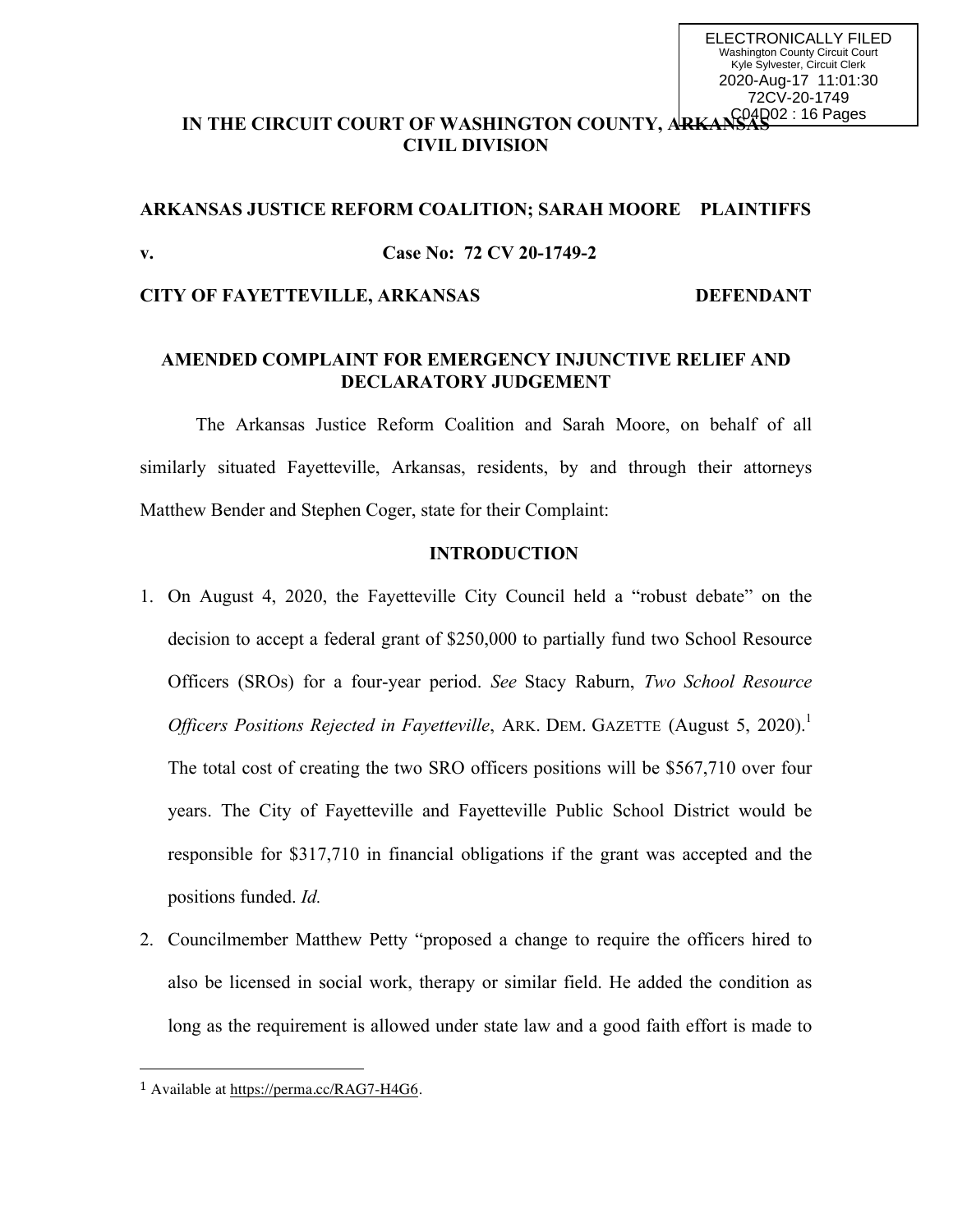find such candidates." *Id.* "Deputy Police Chief Jamie Fields said, 'finding a qualified applicant would be extremely difficult.'" *Id.* After the discussion, the motion to accept the grant failed 5-3, and the deadline to accept the grant expired on August 8, 2020. *Id.*

- 3. Although the motion to accept the grant failed, and the deadline for accepting the grant passed, the Fayetteville City Council a new motion to debate the measure again on Tuesday, August 18, 2020, on the City Council Agenda Meeting.<sup>2</sup> The addition of the measure to the agenda after it failed on August 4, 2020, violates the procedural rules of the Fayetteville City Council and is *ultra vires—*meaning an act done beyond a person or group's legal power of authority.
- 4. Beyond the unlawful procedure to reconsider the motion to accept the grant to partially fund two SROs, the addition of SROs creates and immediate harm to the residents of the Fayetteville Community and children in the Fayetteville Public School System.

# **1. NATIONAL RESEARCH: THE AFFECTS OF SROs AND LEARNING IN LOCKDOWN**

5. While there is a perception that SROs provide essential safety, and we should be mindful of tragedies that have repeatedly harmed our public schools, SROs are a poor fix for school safety. Instead SROs create a situation that can become **learning in lockdown** and perpetuate the school-to-prison pipeline. *See generally*, Aaron Sussman, *Learning in Lockdown: School Police, Race, and the Limits of Law*, 59 UCLA L. REV. 788 (2012) (discussing the overall affects and challenges from law enforcement in schools, **the lawsuits that have challenged systemic biases by the** 

<sup>&</sup>lt;sup>2</sup> Fayetteville City Council Agenda Meeting for August 18, 2020, at 5:30 p.m., available at https://t.ly/Yfer.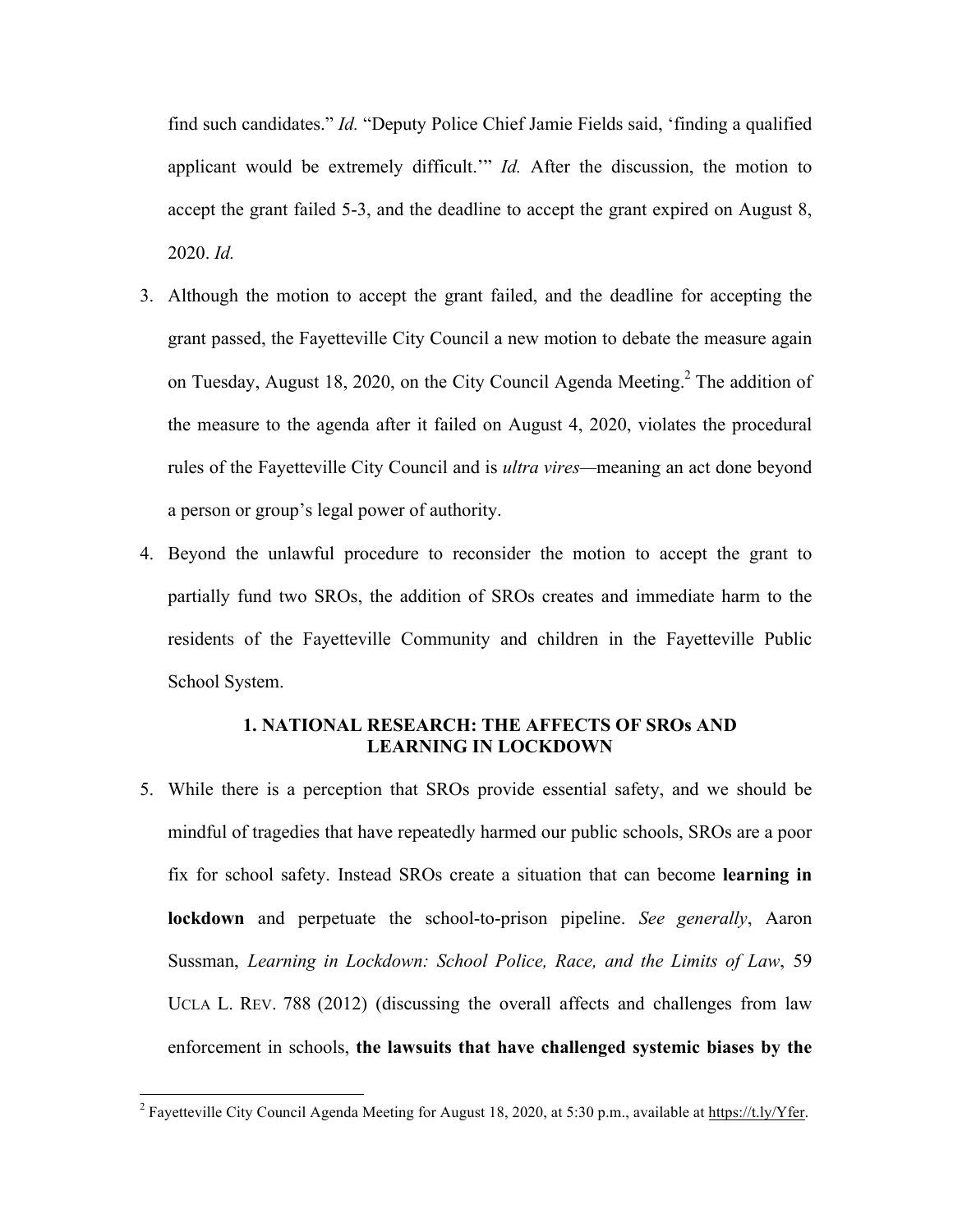**ACLU that result from SROs harming students in schools, and the alternatives that can foster positive school-police partnerships**); *see also* Luis Mirón et. al.*, The Roots & Presence of "Sharecropper Education" in the Nation: Educational Apartheid in the Sister Cities of New Orleans and Miami,* 5 Stan. J. CIV. RTS. & CIV. LIBERTIES 133 (2009) (discussing the long history of a two-track educational system going back to Jeffersonian ideals); Ellen Marrus*, Education in Black America: Is It the New Jim Crow?*, 68 ARK. L. REV. 27, (2015) (discussing the effect of law enforcement in schools, especially on students in the foster care system).

- 6. Instead of protecting students, SROs change a school from a social and educational environment into a surveillance zone. This change is a root cause of the school-toprison-pipeline. When schools introduce SROs, students are more likely to be arrested, suspended, or expelled. This system perpetuates poverty, low-education rates, and often affects students and families in our poorest and most marginalized communities.
- 7. The history of police in schools is troubling. "The use of police in schools originated during the 1950s when white communities feared that Black children would disrupt newly-integrated schools." Patrick Cremin, *School Policing was Designed to Criminalize Black Students. We Must Follow Black Voices Calling for its Abolition.* HARV. CIVIL RIGHTS. & CIVIL LIBERTIES L. REV. AMICUS (July 8, 2020).<sup>3</sup> "School resource officers were placed in schools during the development of zero tolerance policies. Zero tolerance policies in schools require punishment, including suspension and expulsion, irrespective of the severity of a student's

<sup>3</sup> Available at, https://harvardcrcl.org/school-policing-was-designed-to-criminalize-black-students-wemust-follow-black-voices-calling-for-its-abolition/.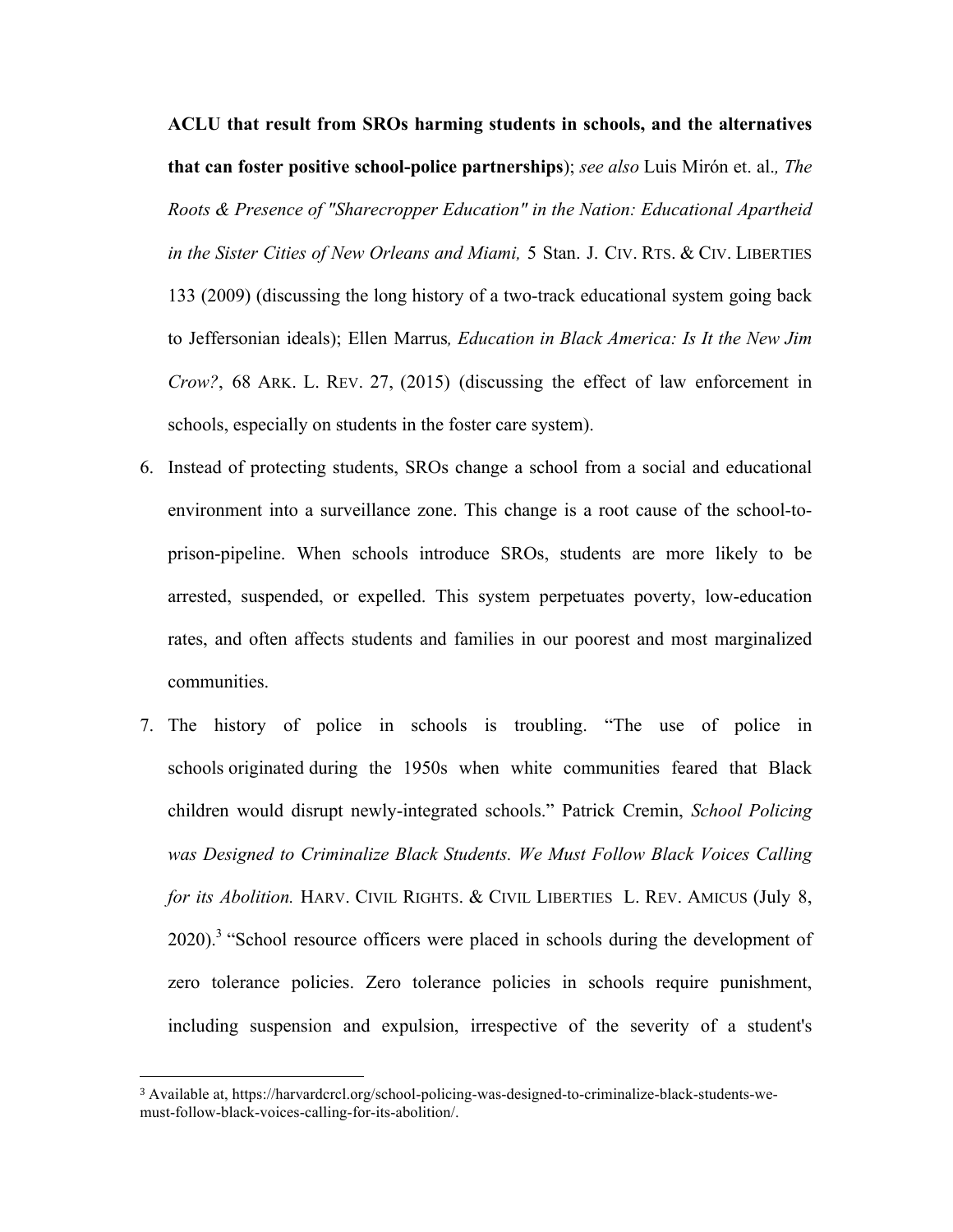offense." Lauren A. Maddox, *"His Wrists Were Too Small": School Resource Officers and the over-Criminalization of America's Students*, 6 U. MIAMI RACE & SOC. JUST. L. REV. 193, 194 (2016).

- 8. Against this backdrop of the historical reason for law enforcement in schools, SROs have created a lobby and successfully spread their presence in public schools. "The lobbying wing of the The National Association of School Resource Officers (NASRO) believes that 'schoolbased policing is the fastest-growing area of law enforcement.'" Michael Heise and Jason Nance, *Defund the (School) Police?: Bringing Data to Key School-to-Prison Pipeline Claims*, Cornell Legal Studies Research Paper 20-23 at \*14 (July 27, 2020).<sup>4</sup>
- 9. Nationwide, studies show that students with disabilities and non-white students are more likely to enter the juvenile justice system. *See* Amanda Merkwae, *Schooling the Police: Race, Disability and the Conduct of School Resource Officers*, 21 MICH. J. RACE & L. 147, 151-157 (2015) (discussing the impact of race and disability on the school-to-prison pipeline).
- 10. SROs are not community police officers. "They typically spend about 50% of their time performing the law enforcement role, 25% counseling or mentoring, 13% teaching, and 12% on other activities [such as they] give law-related presentations pertaining to alcohol and drug prevention, gang awareness, and conflict resolution." *Id.* at 161. "There is overwhelming evidence suggesting that students of color and students with disabilities are funneled into the justice system due to the disparate

 <sup>4</sup> Available at, https://papers.ssrn.com/sol3/papers.cfm?abstract\_id=3589300.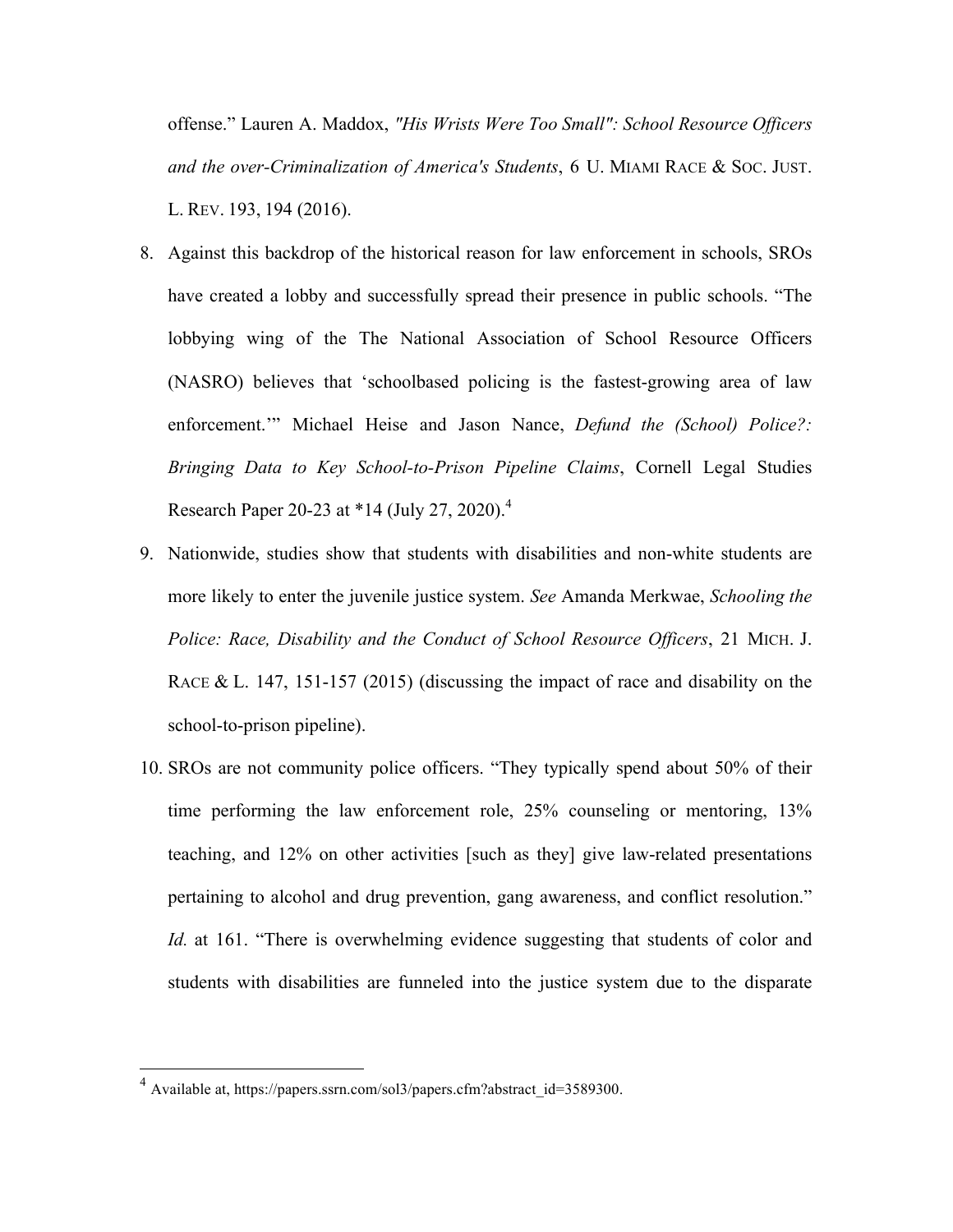impact of exclusionary discipline polices and discretionary arrests in schools." *Id.* at 180.

- 11. The rights of students investigated by SROs are limited because they are not considered law enforcement, but school officials. *Id.* at 167 (discussing many places do not require SROs to even mirandize students under investigation because of their special status); *see also* Heise and Nance, *supra*, at \*15 ("Courts also consistently hold that school officials do not need to provide Miranda warnings before interrogating a student about potential wrongdoing, even when they subsequently provide the evidence they obtain to law enforcement"). In Arkansas, a typical investigation of a juvenile requires both the child's and a parent's consent before a child can be questioned.
- 12. Research shows students who are referred to law enforcement or arrested are more likely to be held back a grade or drop out, even at the elementary school levels, and non-white students are more likely to be disciplined for subjective reasons (like talking back or being belligerent). *See generally* Libby Nelson and Dara Lind, *The*  School-to-Prison Pipeline Explained, VOX (October 27, 2015)<sup>5</sup>; see also Heather Cobb, *Separate and Unequal: The Disparate Impact of School-Based Referrals to Juvenile Court*, 44 HARV. C.R. - C.L. L. REV. 581 (2009) (discussing the zero tolerance policies schools initiated in *the early 1990s* to solve gaps in school discipline and because of cultural and other understanding gaps leads already disadvantaged students being referred to juvenile justice systems);<sup>6</sup> Judith Scully,

<sup>5</sup> Available at https://t.ly/ZJU1.

<sup>6</sup> Available at https://perma.cc/TMH9-YC4W. The author also notes "because **school**-**based referrals** to the **juvenile court** system represent such an important entry point to the prison system, the methods through which students are **referred** are incredibly important. In this context, an explicit focus on reducing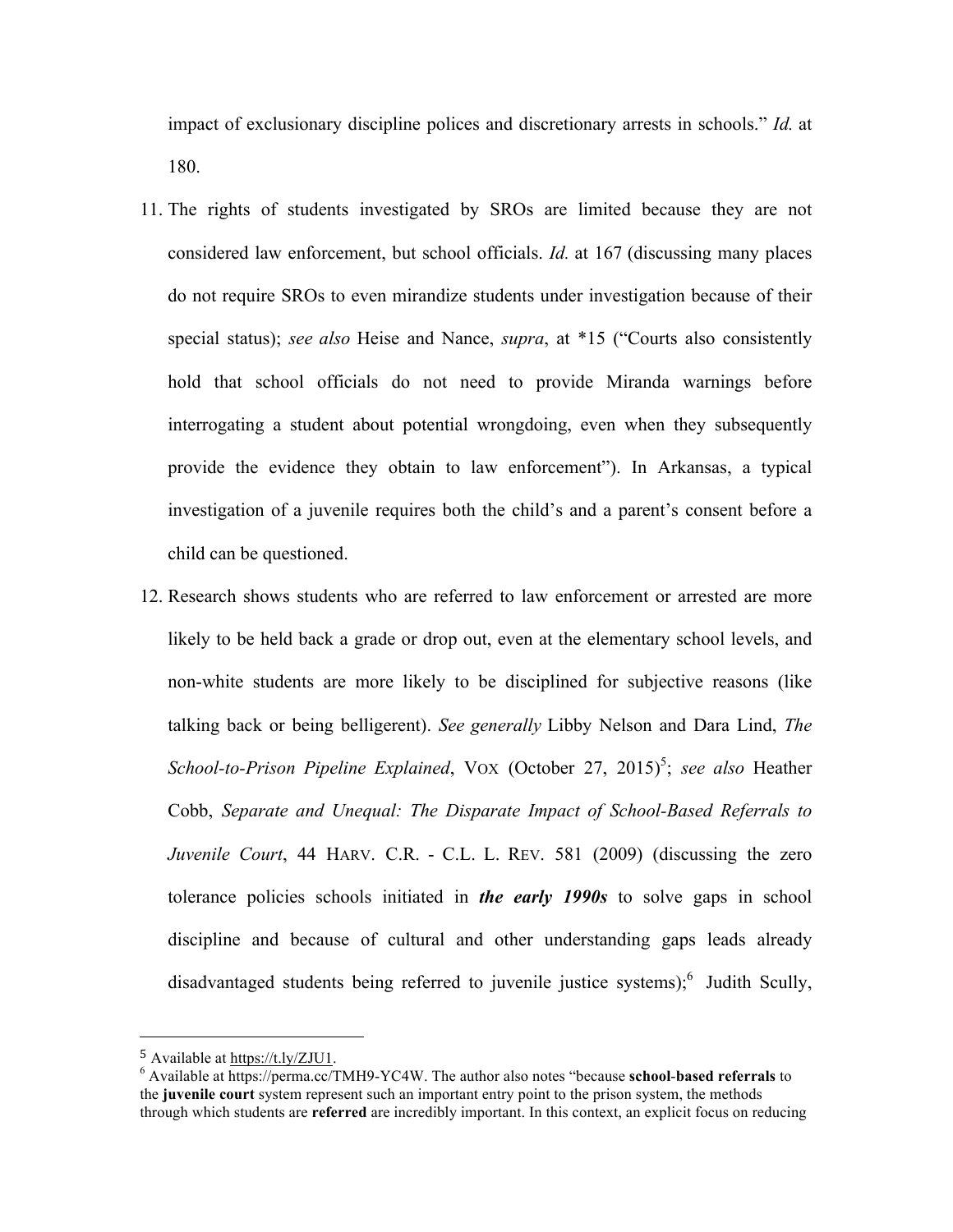*Examining and Dismantling the School-to-Prison Pipeline: Strategies for A Better Future*, 68 ARK. L. REV. 959, 971 (2016) (discussing on of law enforcement in schools on elementary and middle school children and their family);

- 13. "Suspensions and expulsions are two of the ways schools push students from the education system to the justice system. Schools increasingly suspend and expel students for infractions that might once have merited detention, such as speaking disrespectfully to a teacher or failing to comply with the school uniform." Meredith Simons, *Giving Vulnerable Students Their Due: Implementing Due Process Protections for Students Referred from Schools to the Justice System*, 66 DUKE L.J. 943, 945 (2017).
- 14. The increase in law enforcement in school has has been considered by some to be deliberate re-segregation and targeting as "disproportionately, children from historically marginalized communities are provided uncritical curriculum, funneled into the school-to-prison pipeline, and disproportionately lose all American citizenry privileges." Darrell Jackson*, Teaching Tomorrow's Citizens: The Law's Role in Educational Disproportionality*, 5 ALA. C.R. & C.L.L. REV. 215, 226 (discussing the role of law enforcement in schools as a systemic effort to disenfranchise diverse and marginal communities from the mainstream American culture, including voting).
- 15. This phenomenon is not limited to non-white students, but all vulnerable students. "Students of low socioeconomic status, students of color, students with disabilities, and male students are disproportionately subjected to discipline and, thus, more likely to be placed on the pipeline track. Once singled out, these students tend to experience

<u> 2002 - Andrea San Andrea San Andrea San Andrea San Andrea San Andrea San Andrea San Andrea San Andrea San An</u>

racial disparities is essential. (*citing* Adira Siman, *Challenging Zero Tolerance: Federal and State Legal Remedies for Students of Color,* 14 Cornell J.L. & Pub. Pol'y 327, 329 (2005).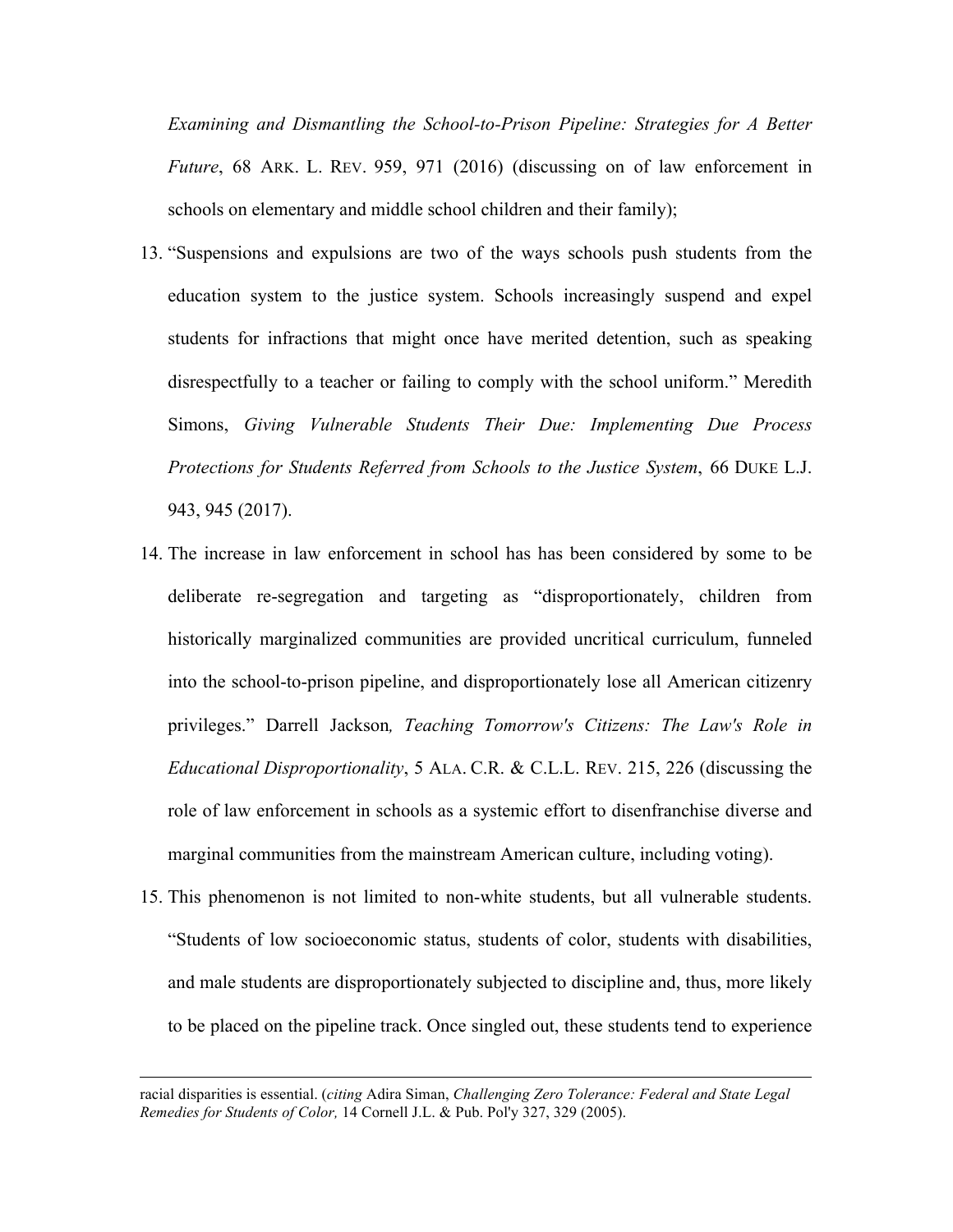harsh disciplinary practices, such as suspension, expulsion, and even arrest. These students are then more likely to fall behind in their classes or to completely disengage from school." *See* Leah Aileen Hill, *Disrupting the Trajectory: Representing Disabled African American Boys in A System Designed to Send Them to Prison*, 45 FORDHAM URB. L.J. 201, 203 (2017); *see also* Traci. Porte*r, The School-to-Prison Pipeline: The Business Side of Incarcerating, Not Educating, Students in Public Schools,* 68 ARK. L. REV. 55, 56 (2015) (noting the profit interests in the school to prison pipeline).

- 16. The introduction of law enforcement in school is often done for well intentioned reasons. "Some school officials may feel compelled to create an intense surveillance environment because they lack the resources and training to properly educate and manage high numbers of students with acute need." Jason P. Nance, *Student Surveillance, Racial Inequalities, and Implicit Racial Bias*, 66 EMORY L.J. 765, 783 (2017) ("In the wake of high-profile incidents of school violence, school officials have increased their reliance on a host of surveillance measures to maintain order and control in their schools. Paradoxically, such practices can foster hostile environments that may lead to even more disorder and dysfunction.").
- 17. Schools such as Fayetteville may be among the ideal places to halt the spread of law enforcement in public school systems. "Any attempts by school districts and state legislatures to reallocate funds into initiatives that maintain the current school policing apparatus, such as youth-informed training for school police officers, will--at best--provide a temporary solution for a deeply rooted manifestation of structural racism. As rural school districts reduce their reliance on traditional memoranda of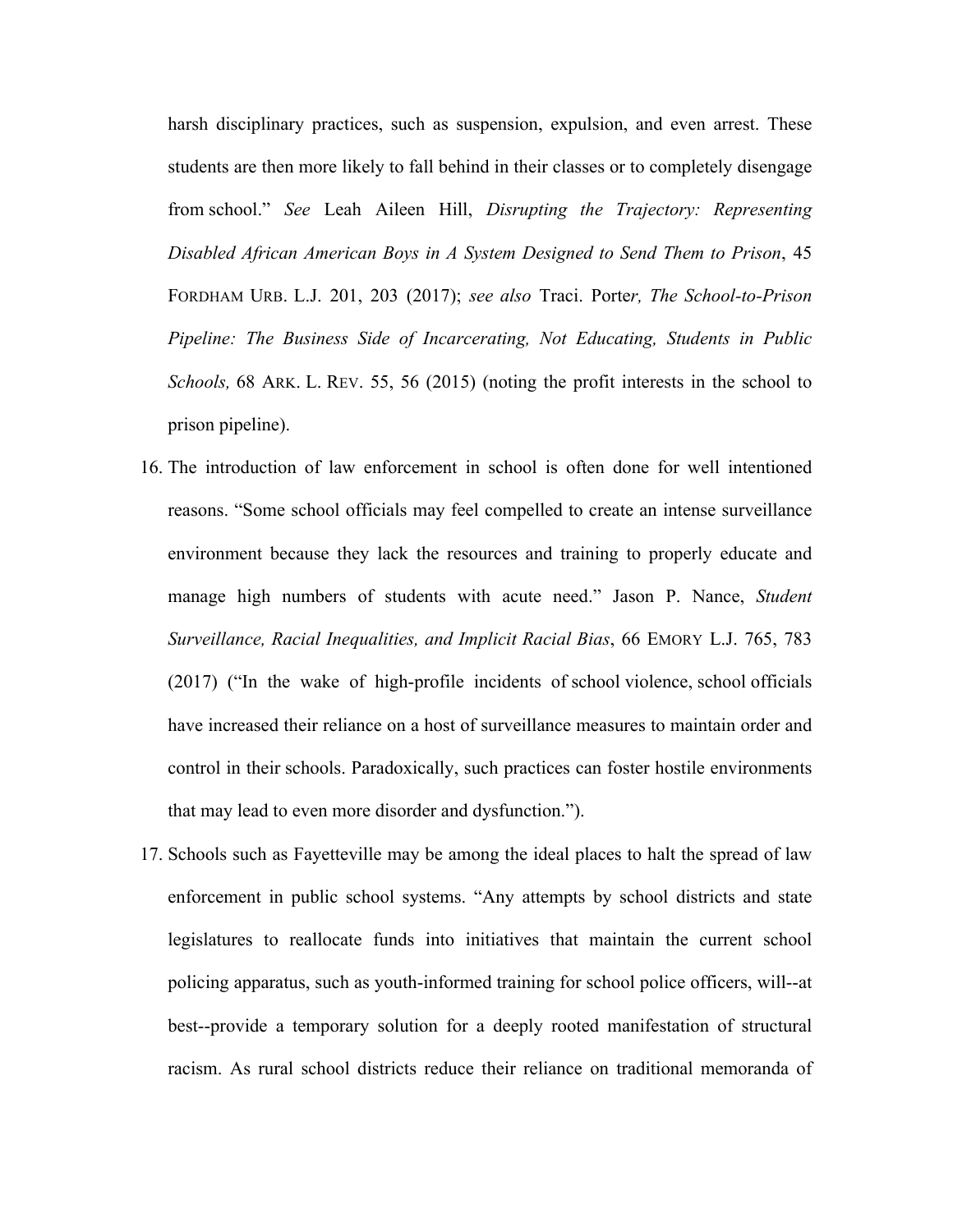understanding with local law enforcement agencies, advocates should capitalize on calls for true investments in resources that will make schools welcoming and nurturing environments--more academic resources, mental health personnel, and restorative justice implementation." Andrew Hairston, *Toward the End of School Policing in Texas and Arkansas*, 42 U. ARK. LITTLE ROCK L. REV. 753, 762 (2020) (discussing how schools in the South, specifically in Arkansas, are places that should focus on creating law enforcement free learning zones).

18. **The presence of SROs in public schools have even been identified as a reason for expanding school choice and promoting charter schools, which extract money from the public school system.** *See* Daniel E. Rauch, *School Choice Architecture,* 34 YALE L. & POL'Y REV. 187, 195 (2015) (discussing that parents should be given access to stats from school arrests and suspensions when choosing between schools).

#### **2. FAYETTEVILLE: LOCAL SRO FACTS & PROBLEMS**

- 19. Fayetteville Public Schools are not the exception, and data from our school system shows systemic bias and criminalization of the Fayetteville Public School System's learning environment.
- 20. The SRO arrests of students in Fayetteville Public Schools demonstrate a dramatic racial bias and increasing number of arrests. In the 2016-2017 school year, 37 students were arrests by SROs and 60 percent were non-white students. In 2017-2018, 35 students were arrested by SROs and 68 percent were non-white. In 2018-2019, 65 students were arrested by SROs and 63 percent were non-white. In 2019-2020's restricted school year, 42 students were arrested by SROs and 57 percent were non-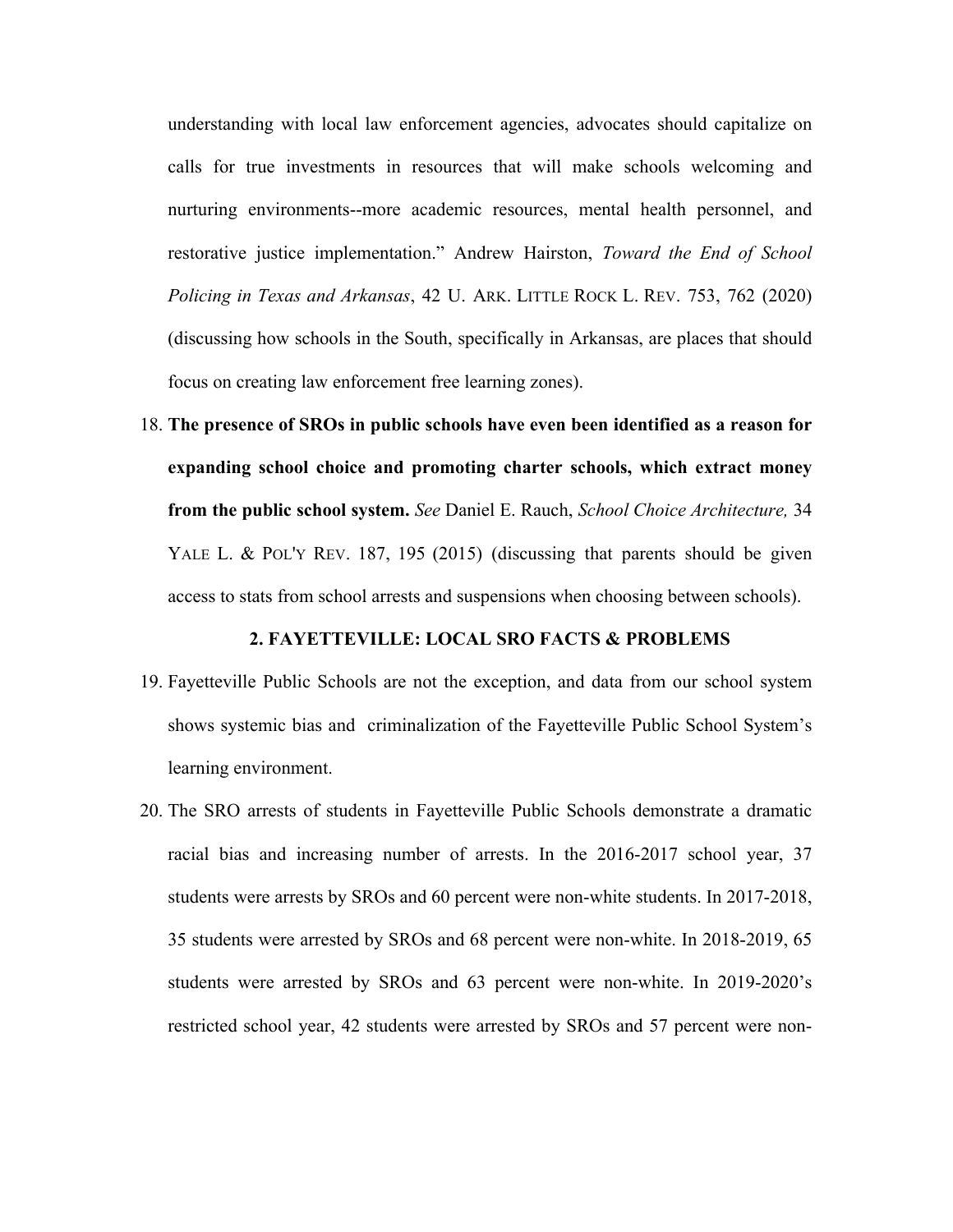white. *See* Fayetteville Police Chief Mike Reynolds, *School Resource Officer Arrests for the 2016-2020 School Years* (August 13, 2020)<sup>7</sup> (Exhibit 1).

- 21. Male students were more likely to be arrested than female students, and black male students were more likely to be re-arrested. *Id.* Overall, 62 percent of students arrested were non-white students and 71 percent were male. *Id.*
- 22. During the report's period, 152 of the arrests were school initiated (defined as by school staff), 30 were self-initiated (defined as by the SRO) and only 17 were the result of a complaint (defined as made by a student, parent, or victim). Overall, only 9 percent of SRO arrests were the result of a student, victim, or parent complaint. *Id.*
- 23. During the report's period, 57 percent of arrests were for non-violent actions, although the definition of violent is broad and is not broken down by type of offense. 88 percent of students arrested were cited and returned to their parent. The report does not include what school discipline resulted from the arrest.

#### **PARTIES**

24. **The Arkansas Justice Reform Coalition** is a statewide association dedicated to criminal justice reform, including equal justice, reducing mass incarceration and unnecessary criminalization of juvenile school students, founded in 2018 and based in Fayetteville, Arkansas. Prompted by concerns of its members and residents of Fayetteville, Arkansas, it brings this action to oppose the expansion of School Resource Officers in Fayetteville Public Schools. The existence of SROs nationwide, and locally, leads to an increased referral of students, as young as elementary school

<sup>7</sup> Chief Reynolds report is available at https://perma.cc/5T3T-NAFL. The report only includes Black, Hispanic, and White, and Other as categories, and does not include any data for elementary schools. I quoted the number of students arrested. The number of arrests is higher because of re-arrests. The report only captures arrests by SROs, not referrals to law enforcement.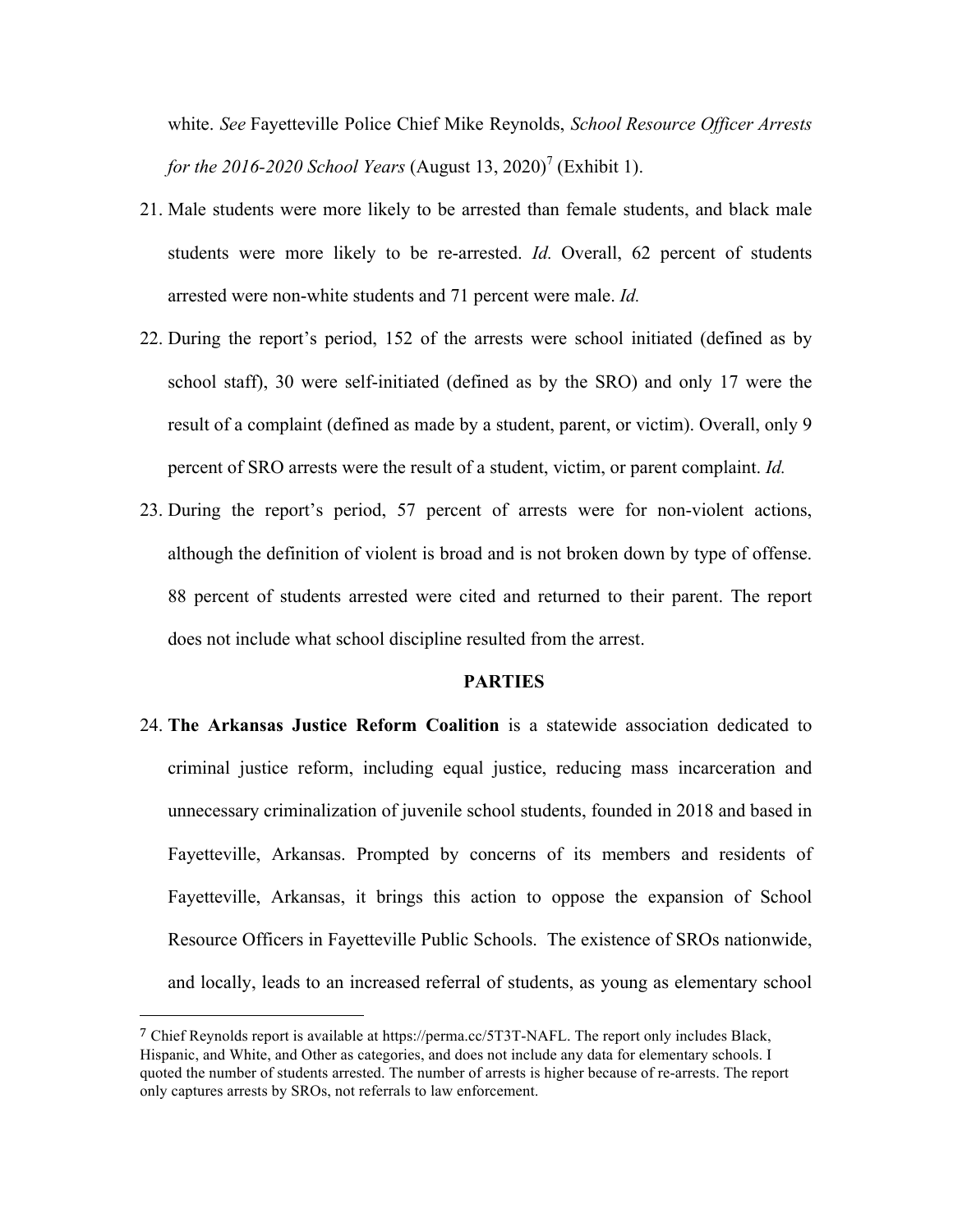students, to law enforcement in a manner that shows systemic racial bias and disadvantages marginalized and low-income students while not making public school students safer.

25. **Sarah Moore** is a resident of Fayetteville, Arkansas, residing at 400 W. Patricia Lane, with children enrolled in the Fayetteville Public School System. Her school age children have experienced problems due, in part, to the absence of behavioral intervention specialists in Fayetteville Public Schools, and she and her family have been denied relief through the administrative channels of Fayetteville Public Schools or the presence of Fayetteville School Resource Officers.

## **JURISDICTION AND VENUE**

- 26. This is an action for an emergency injunction pursuant to Arkansas Rule of Civil Procedure 65, and declaratory judgment under Arkansas Rule of Civil Procedure Rule 57. Jurisdiction is appropriate because the Arkansas Justice Reform Coalition is located in Fayetteville, and Sarah Moore (Plaintiffs) is a Fayetteville, Arkansas, resident and public school student parent. This case arises from the violation of the Fayetteville City Council of its *Rules of Order and Procedure of the Fayetteville City Council* (*City Council Rules*). Jurisdiction is appropriate under Arkansas Code Annotated Section 16-13-201(a), which provides "circuit courts shall have original jurisdiction of all justiciable matters not otherwise assigned pursuant to the Arkansas Constitution."
- 27. Venue is appropriate in Washington County, under Arkansas Code Annotated Section 16-60-101 because it is the county in which a substantial part of the event giving rise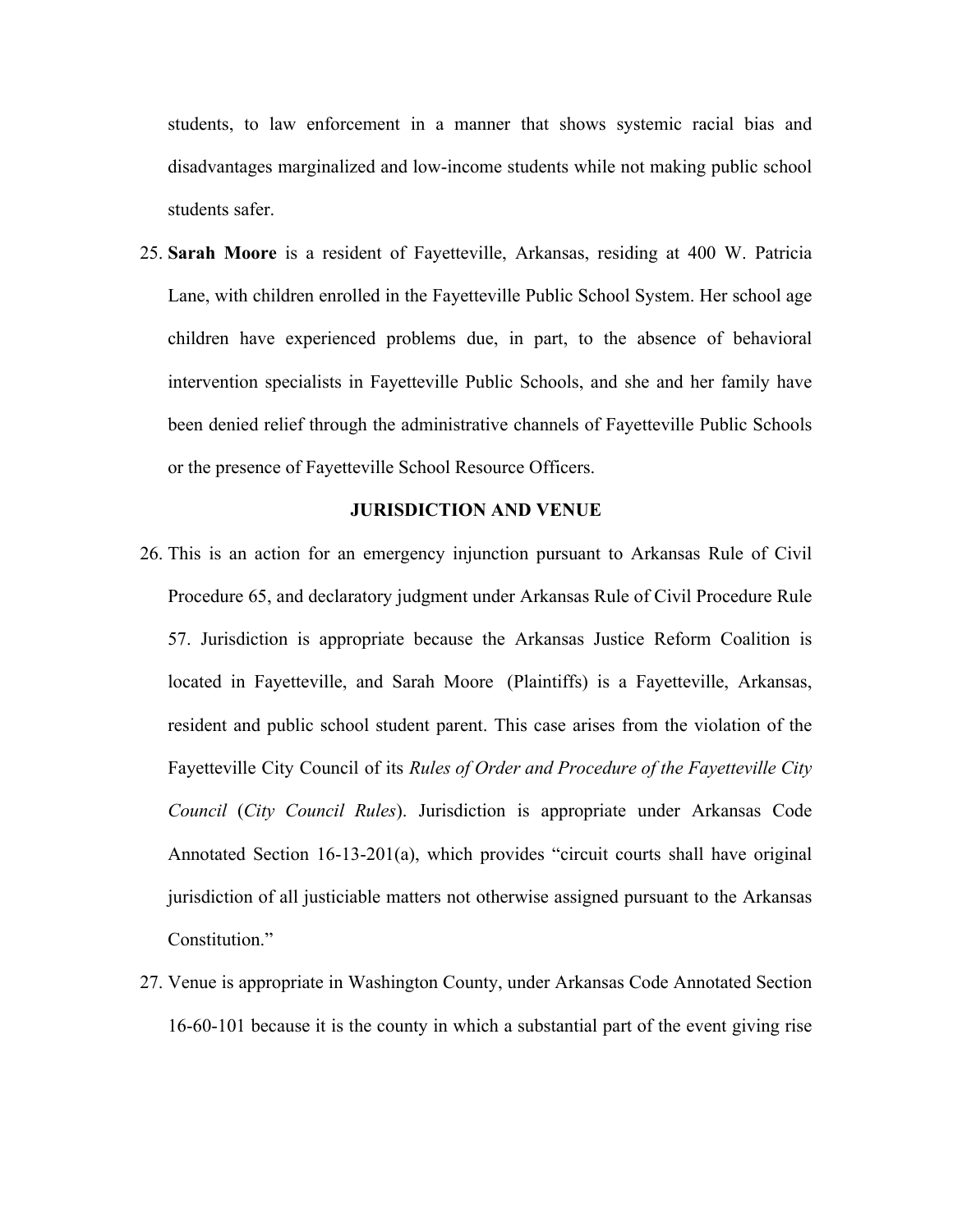to the cause of action occurred, and the county in which an individual defendant, Sarah Moore, resided at the time of the event giving rise to the cause of action.

- 28. It is the county where the Arkansas Justice Reform Coalition has its principal office in this state at the time of the event that created the cause of action.
- 29. Venue is also proper because the Plaintiffs assert their right to relief against the defendant jointly, severally, and arising out of the same occurrence; the existence of a the questions of law and material fact is common to all the plaintiffs; the common questions of law and material fact will predominate over Plaintiff's individual questions of law or material fact; and the interest of justice supports the joinder of the parties as plaintiffs in one civil action.

#### **FACTS**

- 30. This case centers on the Fayetteville City Council's improper attempt to reconsider for the second time a motion before the Council, *without* the unanimous consent of the Council.
- 31. On August 4, 2020, the Fayetteville City Council passed the initial resolution accepting a \$250,000 grant for the purpose of hiring new SROs to be stationed in Fayetteville public schools. The question presented in this initial resolution was whether to accept the proposed grant. *See* Fayetteville City Council Resolution (August 4, 2020) (Exhibit 2).
- 32. Following the initial vote, a motion to reconsider was properly made by a prevailing party member, Councilperson Sarah Marsh. A motion to reconsider is used when a Council member realizes that they might have made a decision without proper debate, or if information is received later in the meeting that impacts an earlier decision.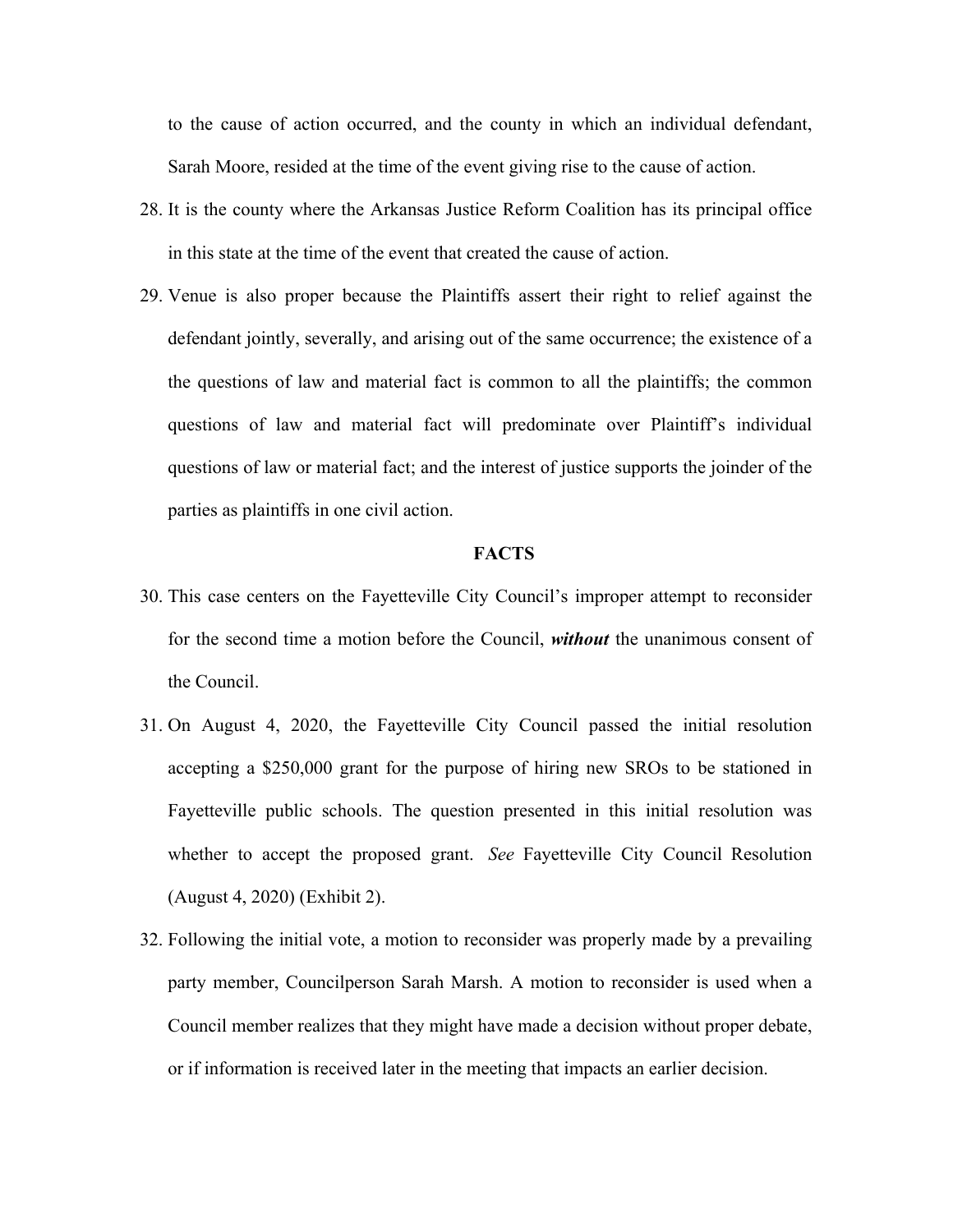- 33. According to *Roberts Rules of Order* (*Roberts's Rules*)*,* and *City Council Rules,* a motion to reconsider is proper if made by a prevailing party member who voted with the prevailing side (whether for or against), unless the vote was by ballot, in which case votes are secret. *Roberts Rules* at 133; *City Council Rules,* Sec. 4; Reconsideration**.** (Exhibit 3).
- 34. This **first** motion to reconsider (made on August 4) was brought by a prevailing party member who wanted to require stronger credentials for the SRO hires. This is a sentiment echoed by many educational institutions and local community members whose interests the prevailing member was likely attempting to advance and protect.
- 35. The Fayetteville City Council then amended the initial resolution to include stronger credential requirements for any SRO hired through the proposed \$250,000 grant. After considering the amendment to the original issue presented, the prevailing party member was not satisfied with the more stringent credentials proposed in the amendment by the Council. The amended resolution was then voted down as the prevailing member changed her previous yes vote to a no vote.
- 36. Now Councilperson Teresa Turk has filed a motion dated August 7, 2020,—a nominally new motion, but really a **second motion to reconsider—**because it is a substantive motion to rehear the same issue. **The motion, and any grant approval arising from the motion, violates of the Fayetteville City Council's own rules**. *See* Council Member Turk's Motion. (Exhibit 4).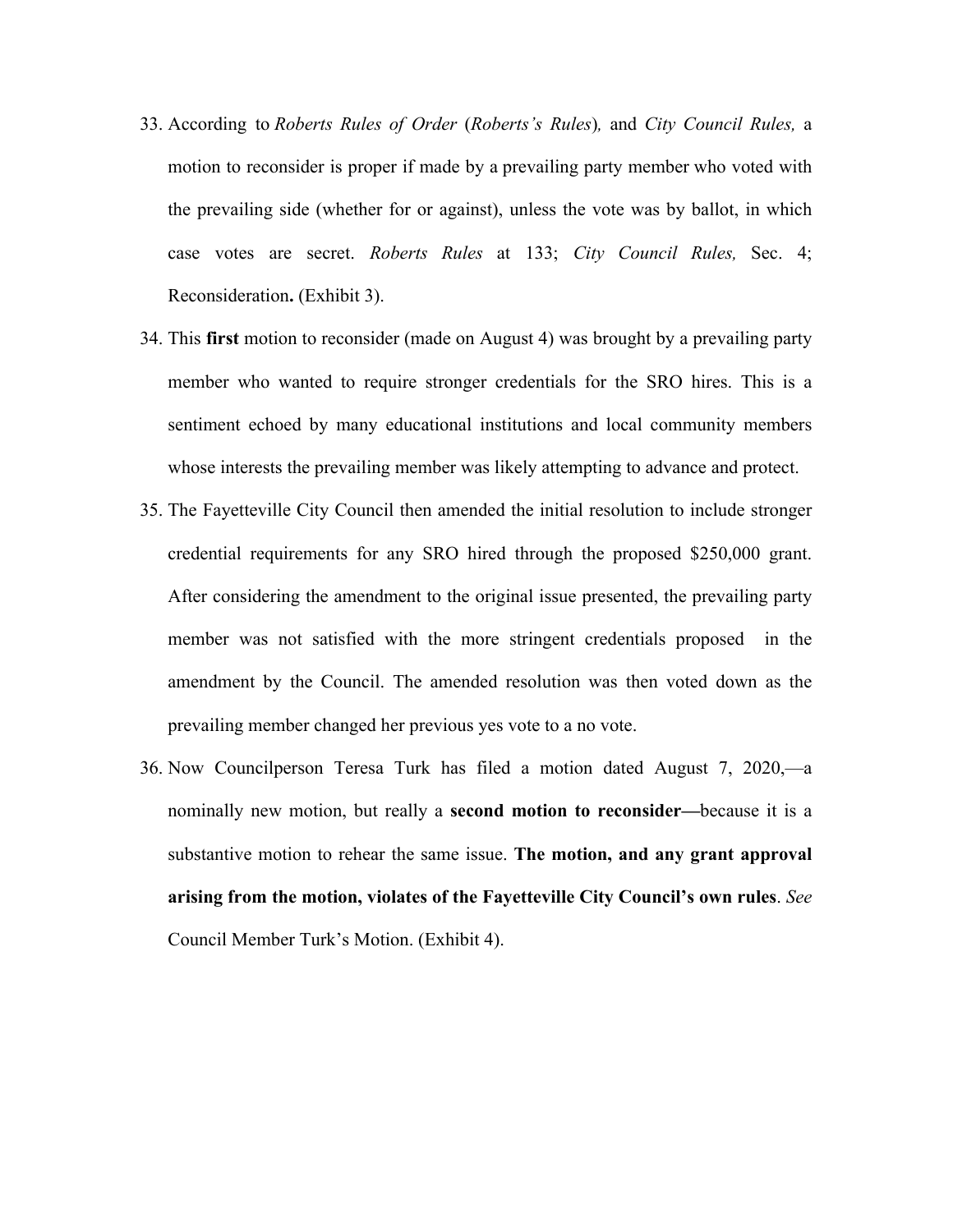#### **DISCUSSION**

- 37. Another motion to reconsider the amended resolution cannot be made, at this point, without unanimous consent, pursuant to the *City Council Rules*. *See City Council Rules*, Sec. 4, Reconsideration*.* (Exhibit 3, relevant portion of the *City Council Rules*).
- 38. Despite this rule governing reconsideration, because unanimous consent is absent, some Fayetteville City Council members are attempting to circumvent the Fayetteville *City Council Rules* by purporting to reintroduce the resolution as a novel issue before the Council.
- 39. The City attorney's position is that, although the proposed resolution contains precisely the same issue, it is actually presenting a different question.
- 40. In an attempt to justify this violation of the Fayetteville City Council's own rules, the City states that "because the new resolution does not contain a section attempting to impose minimum employment standards for police officer applicants, there was never a vote to approve or deny only the acceptance of the \$250,000 grant by itself. Therefore, this is not the identical question and a proper Resolution for the City Council to consider." *See* City Attorney's Memo, (August 11 2020). (Exhibit 5).
- 41. The City of Fayetteville memo purports that they are removing the amendment in an attempt to persuade a member of the prevailing party to approve the \$250,000 grant. This is a misrepresentation of the circumstances that led to the vote. The initial resolution was the proposed \$250,000 for additional SRO officers in Fayetteville schools. The prevailing member in question voted that resolution down because the amendment did not require strong enough credentials for the SRO officers.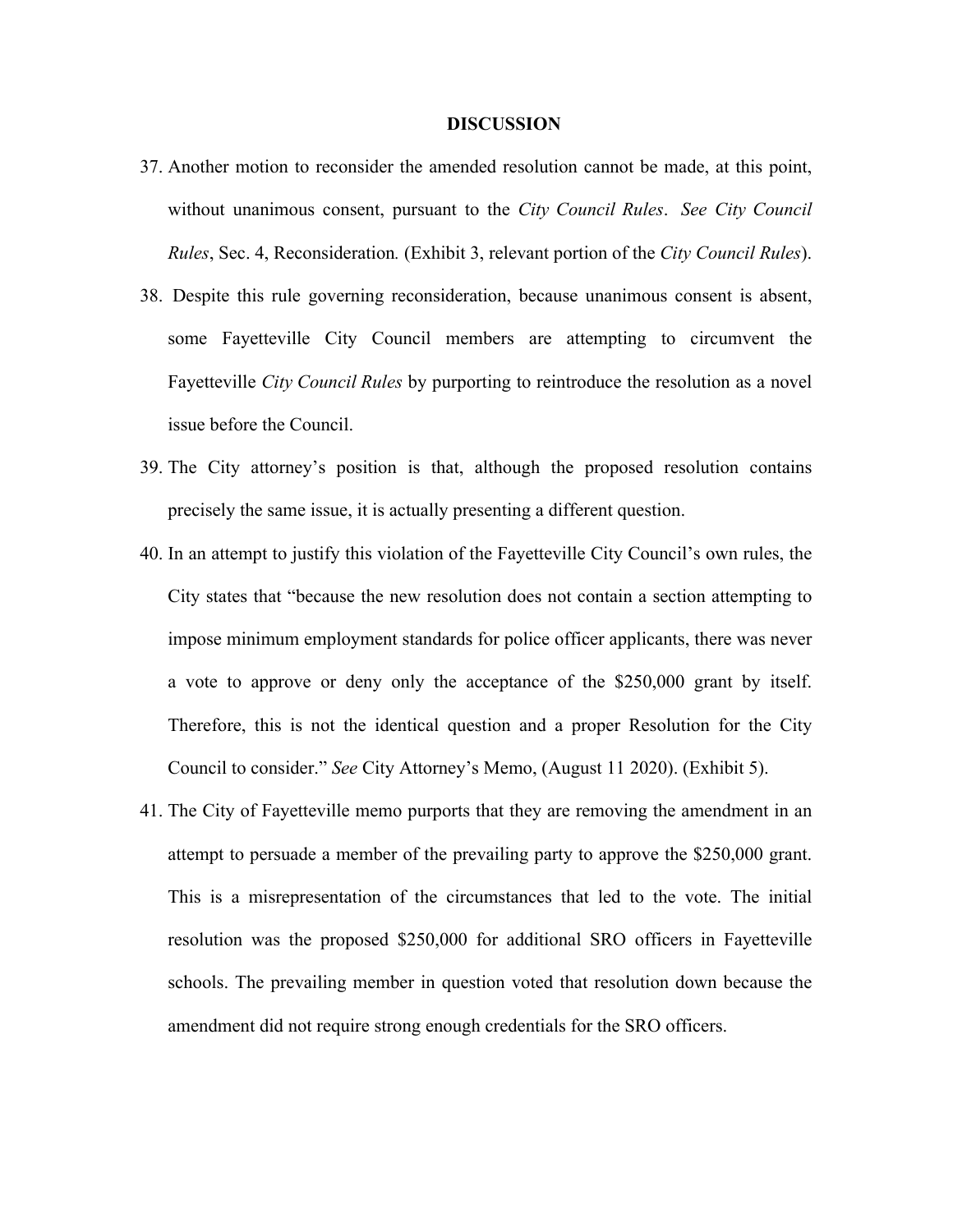- 42. Simply because the resolution does not contain heightened credential requirements for SROs does not mean the resolution has been substantially altered to presents a new question. The question is precisely the same: should the City accept the money for this grant or not? *See* Council Person Teresa Turk's Motion (Exhibit 4).
- 43. A resolution that has been altered immaterially cannot masquerade as a novel resolution to avoid the unanimous vote requirement. The substantive issue remains the same—whether or not to receive grants funds already applied for, for the funding of SROs.
- 44. Although the second resolution does not contain the amendments and specificity of the first resolution, asserting that is a novel resolution is false. It is only done so in an attempt to circumvent *City Council Rules* and avoid the unanimous approval that is necessary for the City Council reconsider the initial resolution a second time.
- 45. Claiming that the City is attempting to placate the concerns of City Council members by removing the amendment and voting again on the \$250,000 grant as a novel issue is an evasion of the City's own rules.
- 46. The *City Council Rules* contains a Code of Ethics that states the following; "As the governing authority of the City of Fayetteville, Arkansas we, the Mayor and Council Members, adhere to the following ethics principles and pledge to conduct our affairs accordingly: Serve others, not ourselves; Use resources with efficiency and economy; Treat all people fairly; Use the power of our position for the well-being of our constituents; Create an environment of honesty, openness and integrity."
- 47. In Fayetteville's *City Council Rules*, at Section 2, it is written that for anything not articulated in these rules or the rules governing Arkansas municipal officials, "the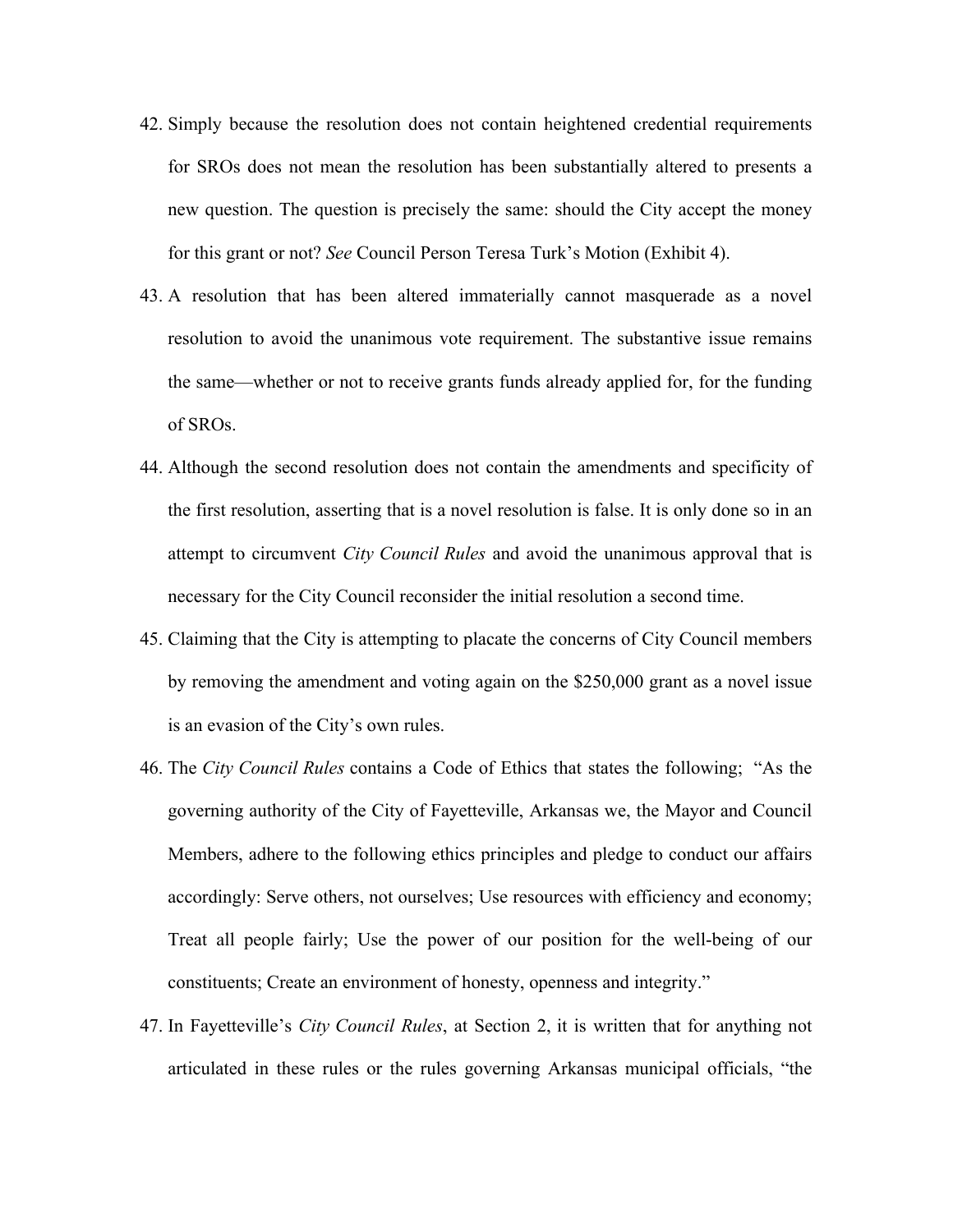most recent edition of *Robert's Rules of Order* shall apply." See *City Council Rules*, Sect. 2, Precedence of Motions.

- 48. In *Roberts's Rules,* in regards to reconsideration, the author warns of the potential for the evasion of valid reconsideration by forces claiming that a proposal is novel. Such a case is presented here and a declaratory judgment is sought to enforce the Rules as written and the spirit of the same.
- 49. Council Member Sarah Marsh originally intended to approve the receipt of the funds, and voted to do so. Then, as a member of the prevailing party, she moved to reconsider. Then she indicated her final intent to reject. Now the City is claiming Council Member Turk's new motion is a novel question. It is not because the Council voted on this precise issue previously, and cannot do so again without unanimous consent.
- 50. If the Council holds another vote on the question of whether to accept a \$250,000 grant for new SRO officers in Fayetteville Schools, it will be a violation of the Rules of Order and Procedure of the Fayetteville City Council and such a vote will not align with ethical requirements that the Council "Use the power of [their] position for the well-being of our constituents" and does not serve to "create an environment of honesty, openness and integrity."

#### **CONCLUSION & PRAYER FOR RELIEF**

WHEREFORE, after a full hearing on this matter, Plaintiff respectfully requests that the court enter judgment according to the emergency injunction and declaratory relief sought, and any other appropriate relief. Specifically, Plaintiff asks the Court to order and declare the following: